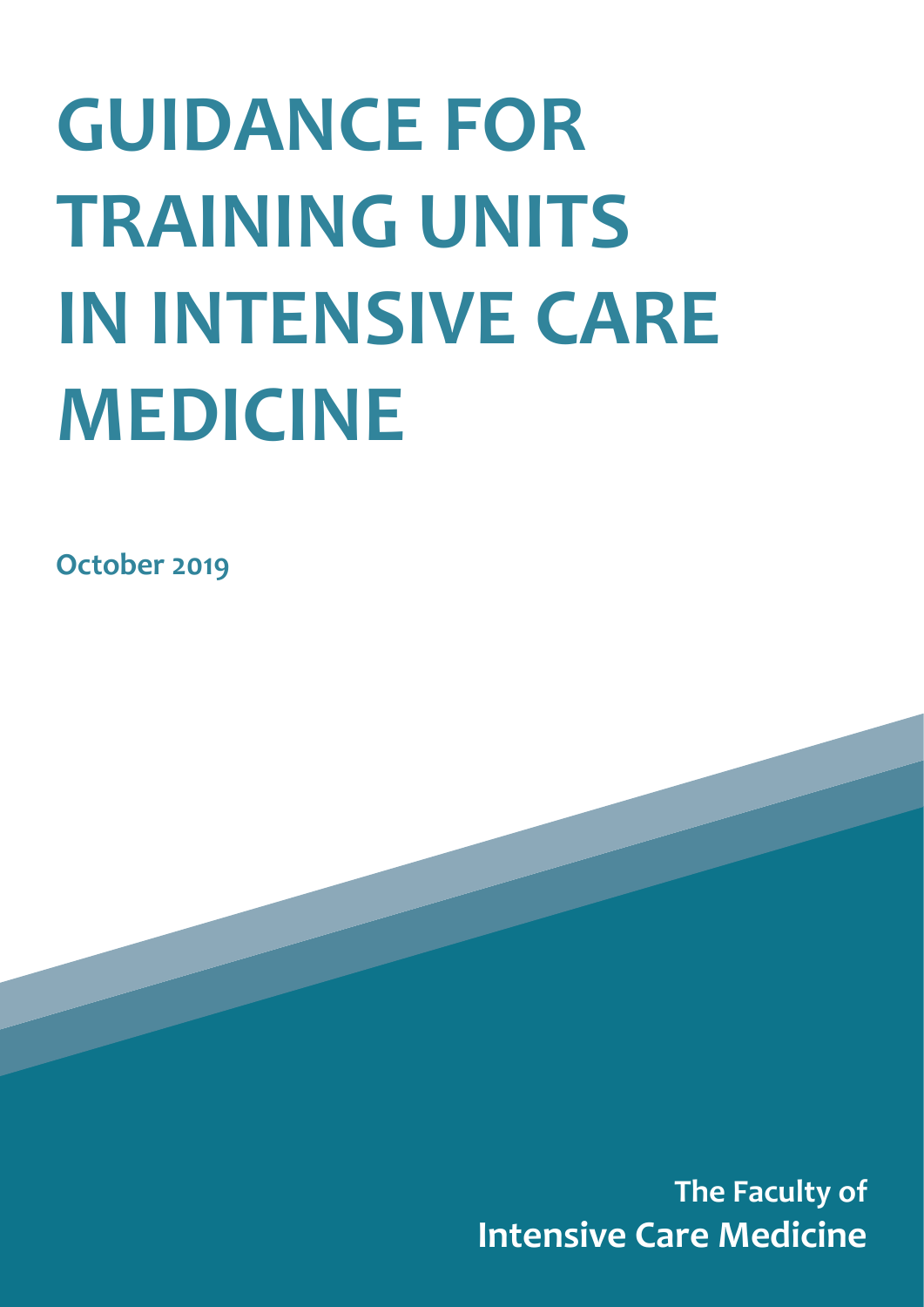# **GUIDANCE FOR TRAINING UNITS IN INTENSIVE CARE MEDICINE**

This guidance pertains to trainees undertaking blocks in Intensive Care Medicine while pursuing the 2020 standalone curriculum for a CCT in ICM either as a single CCT or within a Dual CCT Training Programme. It is an update of previously issued guidance that has been reviewed in light of the updated curriculum and Guidelines for the Provision of Intensive Care Services v2 2019 (GPICS).

#### **PROGRAMME CONTENT**

The ICM curriculum, along with training objectives and competencies for each level and appropriate WPBAs, are available on the Faculty website and will underpin all ICM training programmes. The objective of the training programme is to move from a level of training and ability where an initial diagnosis, resuscitation and stabilisation of a patient is safely undertaken, to a point where the trainee is able to run an intensive care or critical care unit, managing and directing overall patient care plans. As the trainee progresses through each level, the degree of responsibility should increase as should their opportunity to teach and supervise junior colleagues and other staff members. To achieve this certain specific and general aspects of training will be required.

#### **STANDARDS FOR PROGRAMME DELIVERY**

- 1. All training units must have an educational structure in place to allow the recommendations in the 2020 Curriculum for a CCT in Intensive Care Medicine to be delivered. This should include
	- a. A unit induction,
	- b. Named Clinical Supervisor (+/- Educational Supervisor)
	- c. An educational contract, agreeing a bespoke personal development plan (PDP).
	- d. The ability to perform the appropriate workplace based assessments (WPBAs) to facilitate the attainment of all competencies at the relevant level within each designated stage of training.
- 2. All consultants responsible for the educational supervision of trainees must be recognized by the GMC for this role and there must be sufficient time allocated in the Educational Supervisor's job plan.
- 3. All module durations are indicative, bearing in mind this is a competency based programme, but must include full day shifts to be spent on the critical care unit to facilitate daytime ICM training[i](#page-6-0) and a proportionate degree of experience working at weekends, evenings and nights. Such rosters must be consistent with the new junior doctors contact rules, compliant with the EWTD pattern of working and have an increased presence of Consultants in ICM working in the hospital at these times<sup>[ii](#page-6-1)</sup>.
- 4. Training at all stages should be delivered in blocks of a minimum of 3 months duration.
- 5. Trainee doctors must be given the time and opportunity to achieve the objectives set out in their PDP agreed with Educational Supervisor.

#### **INITIAL PLANNING**

Following an appropriate unit induction<sup>ii</sup> an educational contract and bespoke personal development plan should be agreed between the trainee and Educational Supervisor / Faculty Tutor (FT) as specified by current FICM standards and WPBA will be carried out according to the current recommendations. Trainees must be given the time and opportunity to achieve the objectives set out in this plan. It is good practice for an initial meeting with the FT (and where necessary additional meetings with other facilitators of other relevant aspects of training, such as the regional Training Programme Director or Regional Advisor) to take place well in advance to help plan aspects of training, such as periods of attachment and facilitation of audit or research projects.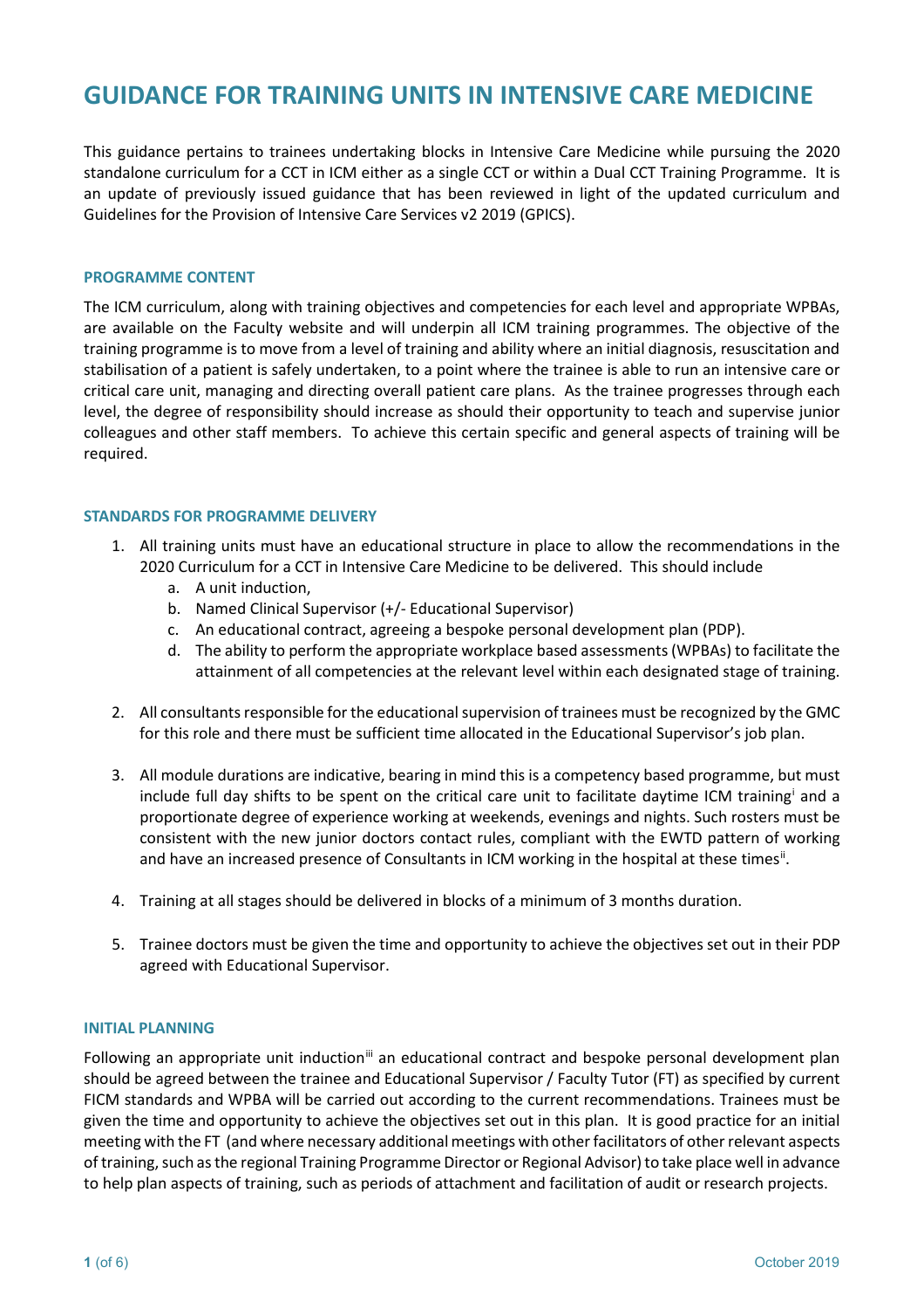#### **TRAINING STANDARDS**

- 1. A weekly programme of teaching should be provided and supervised by a named ICM consultant on a recognised teaching unit<sup>[iv](#page-6-3)</sup>. Such a programme of education should relate to the literature and practice of ICM as well as relevant applied basic sciences. Time to attend teaching should be incorporated in to the trainees work schedule such that the time is protected. In smaller units teaching may be arranged in collaboration with other units.
- 2. A postgraduate education programme should be in place within the region for specialty ICM trainees with the aim of facilitating preparation for the written and oral components of the FFICM exam. Training units should contribute to regional programmes by releasing trainees to attend and also by contributions to the design and/or delivery of the programme.
- 3. Stage 3 trainees should be given enhanced clinical responsibility such as conducting ward rounds with an appropriate level of consultant supervision.
- 4. There must be regular clinical governance, and morbidity and mortality meetings that are attended by both consultant and non-consultant grade doctors. Stage 3 trainees should be encouraged to attend and participate in regular management meetings. It may also be appropriate for stage 3 trainees to attend the Regional Intensive Care Training Committee meetings.

# **TRAINING RECOMMENDATIONS**

- 1. Hospitals / Departments should provide access to relevant and up to date Intensive Care Medicine journals and books relevant to the training of all members of the MDT.
- 2. Critical care units should provide additional access to online clinical resources from within the clinical area relevant to all staff.
- 3. Study leave, in line with contractual agreements, to attend intensive care-related courses and conferences should be provided where appropriate and reasonable to help meet curriculum and PDP requirements.
- 4. Where possible, providing "on call" (as opposed to resident) out of hours opportunities for Stage 3 trainees is to be encouraged. It is not appropriate for Stage 3 trainees to be the most junior member of the resident ICM medical team.
- 5. Departments are encouraged to provide trainees with appropriate access to IT, rest and accommodation facilities as outlined in the FICM Training Handbook<sup>[v](#page-6-4)</sup>

# **CURRICULUM COVERAGE**

At each Stage of training, all aspects of the curriculum should be deliverable by each region's programme. It is recognised that the importance of some areas of practical training will vary with time as medical knowledge advances. However the programme within a region must allow trainees to gain a broad knowledge of intensive care medicine. Specific elements and competencies in the curriculum will only be able to be delivered by placements in units providing specific sub-specialty ICU services (i.e. CICU, PICU, neuro-ICU).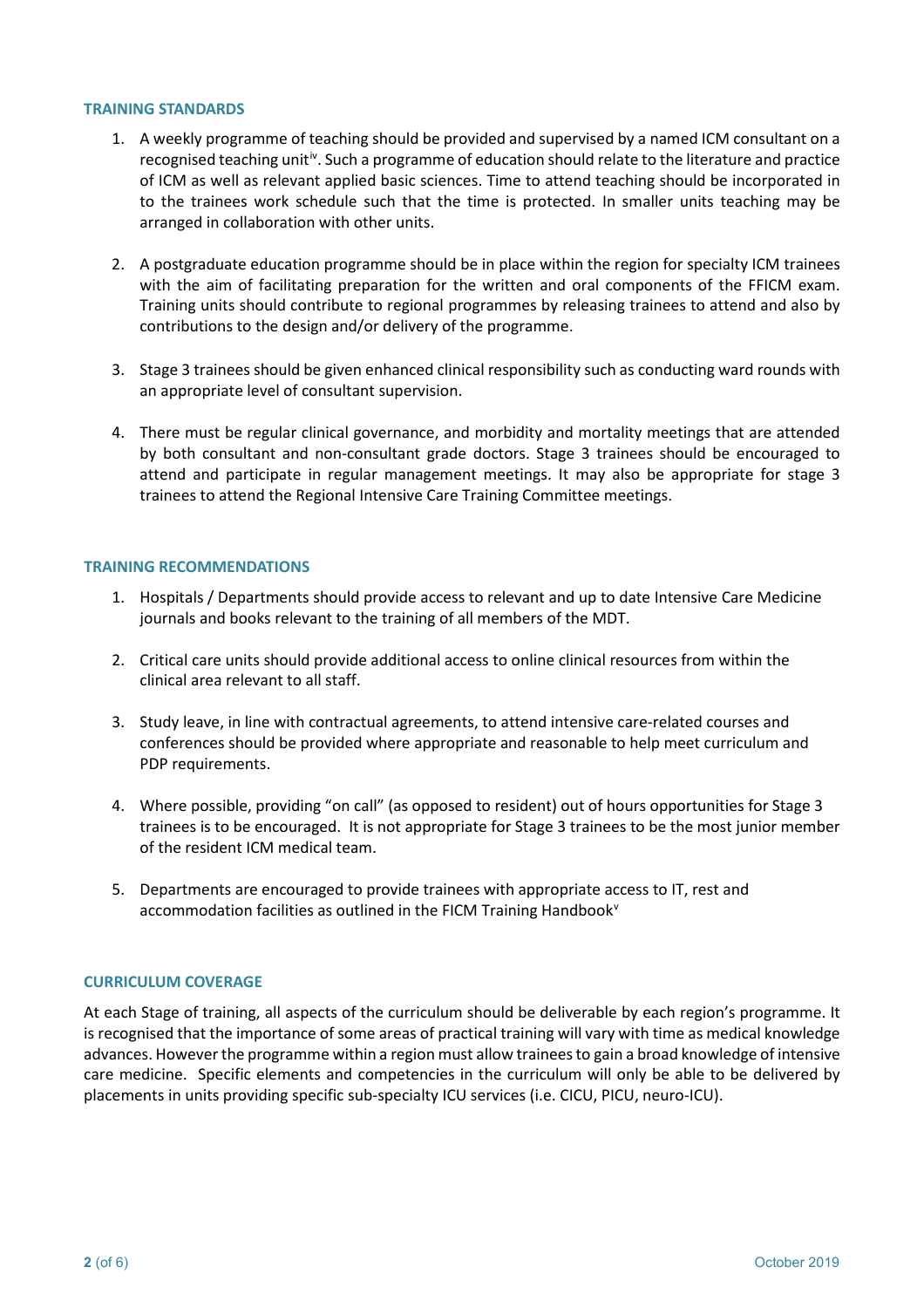#### **TRAINING CAPACITY AND ROSTERING**

#### **Foundation Trainees**

Foundation Trainees form a valuable part of the Critical Care team. Rostering of this group varies between units but care should be taken that there are sufficient training opportunities for all the trainees allocated to the unit at any one time.

#### **Stage 1 and Stage 2 trainees**

Trainees should have sufficient patient contact to provide enough clinical experience. The case mix and numbers presenting to the unit is the main determinant of this; however as a general rule an Intensive Care Medicine trainee at this level should look after a minimum of 3 level 3 patients or 6 level 2 patients and a maximum of 8 level 3 or 16 level 2 or a combination during daytime hours. Local considerations, such as the frequency of nocturnal admissions and the degree of instability of the patients will determine appropriate ratios at night. Interaction with other grades influences the ratio: for example more junior grades such as Foundation programme and CT Medicine trainees may be present on the unit in varying numbers. The tutor needs to ensure that interaction between these groups is productive, with the ICM trainee developing a supportive and supervisory role.

#### **Stage 3 trainees**

Units of eight level 3 or fewer beds should have only one Stage 3 trainee rostered to be on duty at any one time, excluding handovers. Stage 3 trainees may be rostered to be on-call from home. This may allow additional opportunities for training appropriate to this level of trainee but it is recognised that it is increasingly common for ICM to be delivered by consultants who are resident themselves.

#### **ADDITIONAL CONSIDERATIONS**

It is recognised that some units are critical care units i.e. a flexible mix of ICU and HDU patients. In these situations the average level 3 occupancy should be related to bed numbers. Similarly many units have adjacent ICU and HDU facilities, covered by the same medical staff. Here a similar calculation could be applied. Geographically separate units, for example separated by several floors or considerable horizontal distance of more than a few yards should not be normally regarded as one unit.

As a general principle, consideration should be given to the needs of trainees on units where other Allied Health Professionals (eg ACCPs) work in a medical role or are being trained. ACCPs may contribute to supporting the education of trainees new to ICM, eg Foundation doctors, but units may need to be mindful of the similar needs of trainee ACCPs and junior doctors in some areas of ICM practice and so should plan their rotas and work patterns accordingly.

Minor overlaps in trainee medical and trainee ACCP rostering should be at the discretion of the RA for ICM to consider if the training needs of both groups are able to be met.

For stage 2 single CCT trainees who are completing their 'specialist skill' module, the requirement for being rostered only to a critical care unit does not apply. They should be rostered as appropriate for acquisition of their specialist skill. However, these trainees must be rostered to clinical work to help maintain critical care skills during this year; each Special Skills Year stipulates the recommended minimum proportion of time this should be.

Where dual CCT trainees gain competences and training time towards the ICM programme while in their partner specialty, care should be taken to ensure they have adequate exposure within the overall programme to meet the required ICM competency.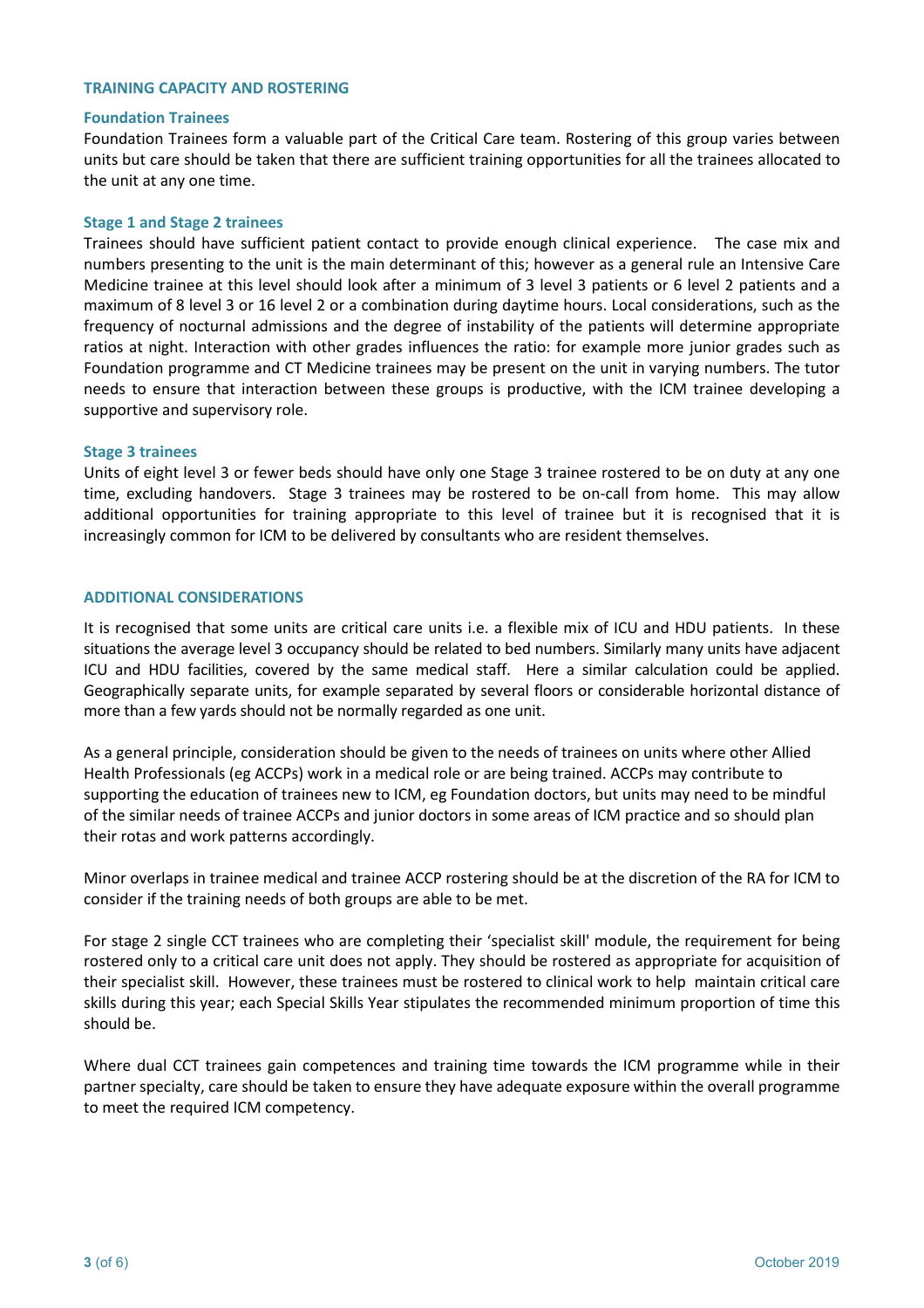#### **GENERAL GUIDANCE FOR ROSTERING**

All trainees must spend at least half of their working time (over a 24-hour period) during periods when consultants are rostered to be on site. If consultants have programmed activities on the Intensive Care Unit at other than usual office hours, these times may be counted towards the trainees' normal daytime hours, as direct consultant supervision is the deciding factor.

It is important that a minimum proportionate degree of training time is spent at night and weekends since the nature of experience at night is qualitatively different from that during the day. This minimum proportion should be 12.5% for the hours 2200-0700hrs.

It is accepted that there will be a need, particularly in smaller intensive care units, for the first line of call at night to be drawn from a pool of resident doctors comprised of trainees and non-trainees, not all of whom may be attached to intensive care during the day. Local arrangements must be made in these circumstances to ensure that appropriate induction and lines of reporting are in place, that the cover is provided by those with adequate competencies and that an appropriate skill mix is always available. Within the limits of the EWTD there is no requirement for a working day to be of any particular duration.

More formal lecture and tutorial based teaching may be most effectively organised in larger blocks of perhaps 4 hours to be held when none of the trainees are scheduled to be present on the intensive care unit. Trainees should be expected to come to work solely to attend such organised teaching, so long as it forms part of a work programme compatible with EWTD and the relevant junior doctor contract.

# **ADDITIONAL REQUIREMENTS FOR STAGE 3 TRAINING**

Training in additional areas of expertise has been a common feature of ICM training programmes, such as the acquisition of experience in echocardiography, bronchoscopy or gastroscopy. These types of activities encourage new developments on intensive care units and should be strongly encouraged. The acquisition of relevant experience by attachment to other areas such as microbiology or radiology should be allowed and should count towards intensive care training. This should not normally exceed 1 half day per week. However, pure service attachments outside intensive care will not be permitted during any time of day or night<sup>vi</sup>.

The opportunity to be involved in research, quality improvement and service review should be provided. However, it may be difficult for non-academic trainees to do original research and that "research awareness" may be easiest to obtain via an established research programme. Therefore, this should be part of an existing programme of research rather than individual projects specifically developed for trainees, and should be identified as early as possible. An ICM consultant with responsibility for coordinating trainee allocation to these projects should be identified. It is possible that this coordinator could be the Faculty Tutor or another individual; whatever the arrangement, close liaison should occur between the Tutor and coordinator/researcher at an early stage to avoid delays and missed opportunities.

Trainees are expected to complete smaller worthwhile quality improvement projects as well as contribute to programmes with a longer timescale for completion and dissemination.

# **DEFINING AN APPROPRIATE TRAINING ENVIRONMENT**

In order for training in Intensive Care Medicine (ICM) to be recognised and approved, the Faculty of Intensive Care Medicine (FICM) have issued guidance to assist in the maintenance and development of training programmes by Deaneries, Regional Advisors (RAs) and Faculty Tutors (FTs).

Regions vary in the arrangement of training units and the Regional Advisor is best placed to maximise the training opportunities within their region's resources. In making this decision, the RA will take into account the ability of the unit to deliver the curriculum. Emphasis will be placed on the ethos of training within the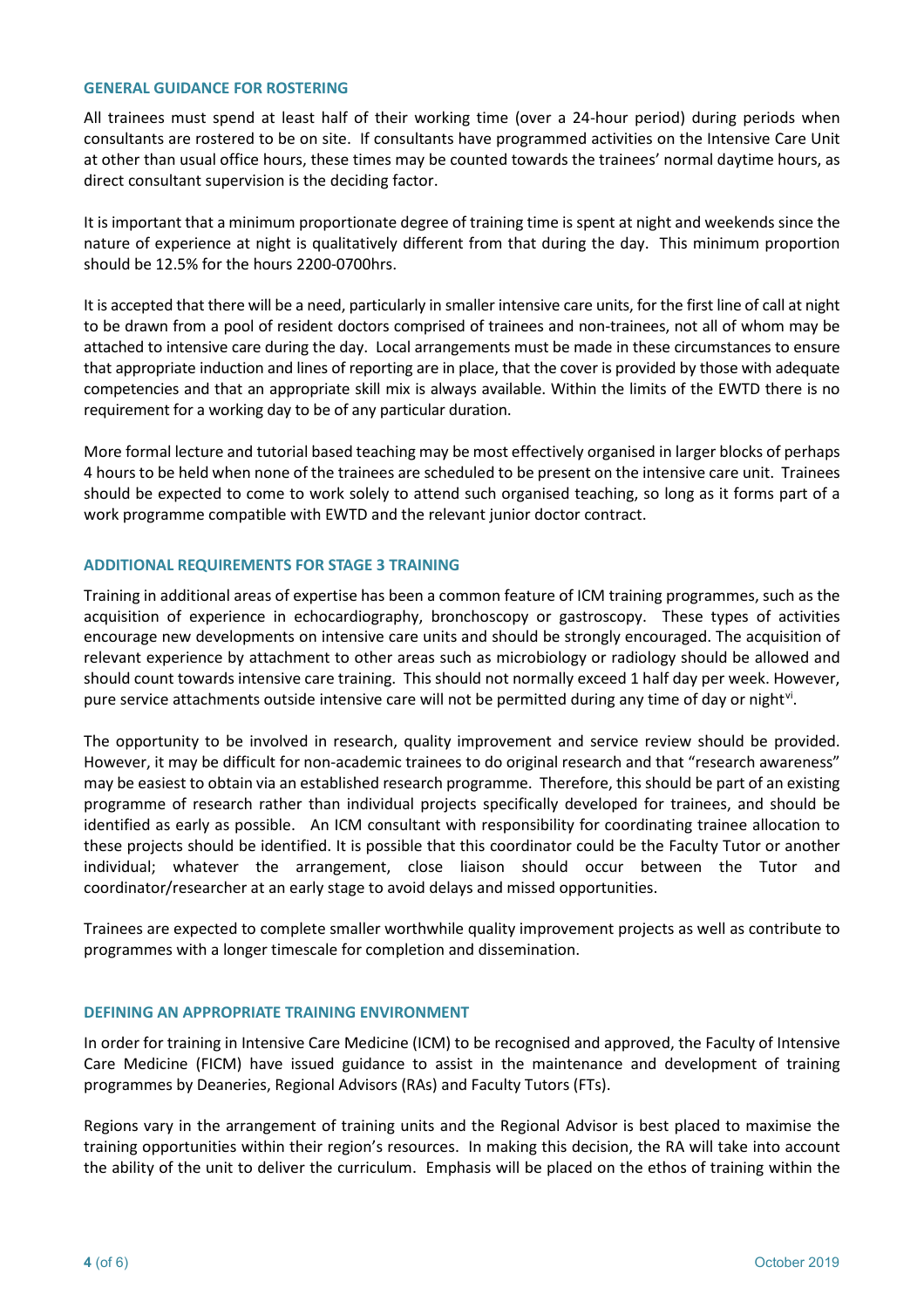unit, in particular consultant support for training and the ability of the department to engage with the current training requirements. To ensure the quality of training there must be an appropriate case mix, case numbers and adequate consultant supervision.

Consistently poor feedback from the GMC or ICM training survey should prompt the RA to review training attachments.

The use of smaller units as part of the training scheme is to be encouraged. The duration of attachments and supervisory structure may need to be addressed on an individual basis. FFICM eligible consultants should staff the unit during daytime hours, and appropriate consultant support at all times as detailed in the GPICS V2 chapter on smaller remote and rural units. Again the ethos and enthusiasm of the unit to embrace training is of paramount importance.

While a mix of Intensive Care Units is essential for a broad training programme, care should be taken to ensure an appropriate environment for the trainee at a given stage of ICM training. The Regional Advisor and Training Programme Director will tailor the training programme to best suit the trainee's requirements. Stage 3 trainees should be based in units with a comprehensive teaching capability. Stage 3 trainees may be seconded to more than one unit so as to ensure a broad complimentary exposure to the needs of this Stage of training, and as befits their training needs and career preferences.

# **SUMMARY**

It is vital that broad coverage of the curriculum is achieved at all levels of ICM training and training programmes must accommodate this. The overall running and structure of the programme should be determined by the TPD and RA taking local knowledge of hospital and service structures into account to ensure that the curriculum is fully covered by each trainee.

The objective of the training programme is to produce high quality patient-centred doctors skilled in ICM with appropriate knowledge, skills and attitudes to enable them to practise independently at consultant level.

Dual CCTs may only be acquired jointly with a recognised partner specialty. All aspects of training should be geared to enhancing the skills and abilities trainees will need as consultants. Therefore service provision for other specialties will not be permitted. Planning of training appropriate to the individual should take place at an early stage.